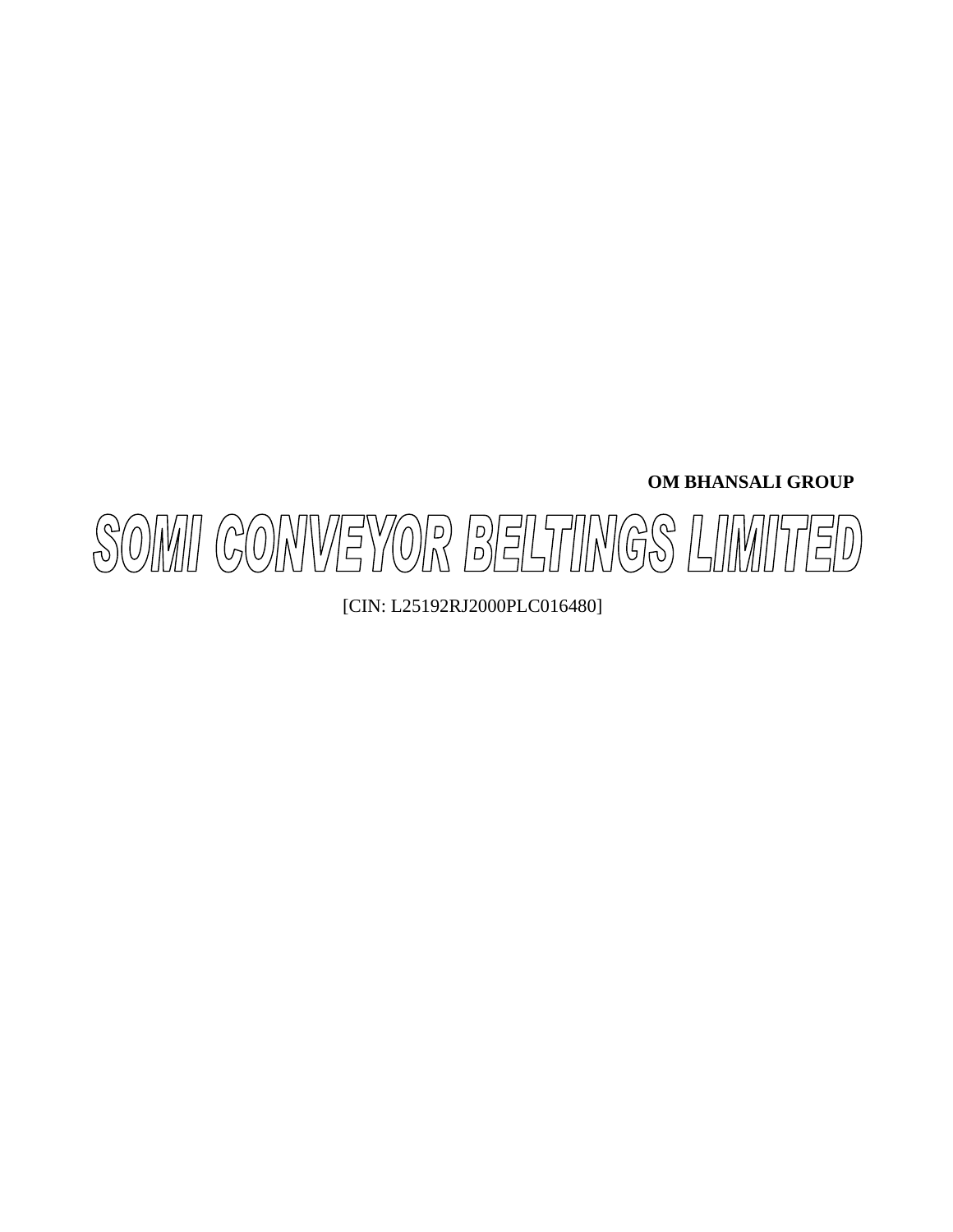# **NOTICE**

**NOTICE** is hereby given that the FOURTEENTH Annual General Meeting of the members of the Company will be held on TUESDAY, 30<sup>th</sup> September, 2014 at 11:30 A.M at its registered office at 4F-15, "Oliver House", New Power House Road, Jodhpur-342001 transact the following business:

### **ORDINARY BUSINESS:**

- 1. To receive, consider and adopt the Audited Balance Sheet of the company as at  $31<sup>st</sup>$  March, 2014, Profit & Loss Account for the year ended on that date and the Reports of the Director's and Auditor's thereon.
- 2. To appoint a director in place of Mr. Yogesh Maheshwari (DIN: 01202089), who retires by rotation and being eligible, offers him self for reappointment.
- 3. To appoint Statutory Auditors for a period of 3 (Three) years commencing from the conclusion of this Annual General meeting until the conclusion of Seventeenth Annual General Meeting and to fix their remuneration.

## **SPECIAL BUSINESS:**

4. To consider and if thought fit, to pass with or without modification(s), the following resolution as an Ordinary Resolution:

 "RESOLVED THAT pursuant to the provisions of Sections 149,152 and other applicable provisions of the Companies Act, 2013 and the Companies (Appointment and Qualification of Directors) Rules,2014 made there under, read with Schedule IV to the Companies Act, 2013 and Clause 49 of the Listing Agreement, Mr. Sharad Gyanmal Nahata (DIN: 06814502) who was appointed as an Additional and Independent Director by the Board of Directors, pursuant to provisions of Section 161(1) of the Companies Act, 2013, and who holds office up to the date of this Annual General Meeting and in respect of whom the Company has received a notice in writing from a member under section 160 of the Companies Act, 2013, signifying his intention to propose Mr. Sharad Gyanmal Nahata (DIN: 06814502) as a candidate for the office of director of the Company, be and is hereby appointed as an Independent Director of the Company to hold office for Five(5) consecutive years for a term up to  $31<sup>st</sup>$  March, 2019.

 RESOLVED FURTHER THAT Mr. Om Prakash Bhansali, (DIN: 00351846 )Managing Director of the Company be and is hereby authorized to do all such acts, deeds and other things and execute all such forms, documents, instruments and writings as may be required to give effect to the aforesaid resolution."

5. To consider and if thought fit, to pass with or without modification(s), the following resolution as a Special Resolution :

 "RESOLVED THAT pursuant to the provisions of Section 180(1)(a) and other applicable provisions, if any, of the Companies Act, 2013 and the Rules made there under (including any statutory modification(s) or re-enactment thereof for the time being in force), the consent of the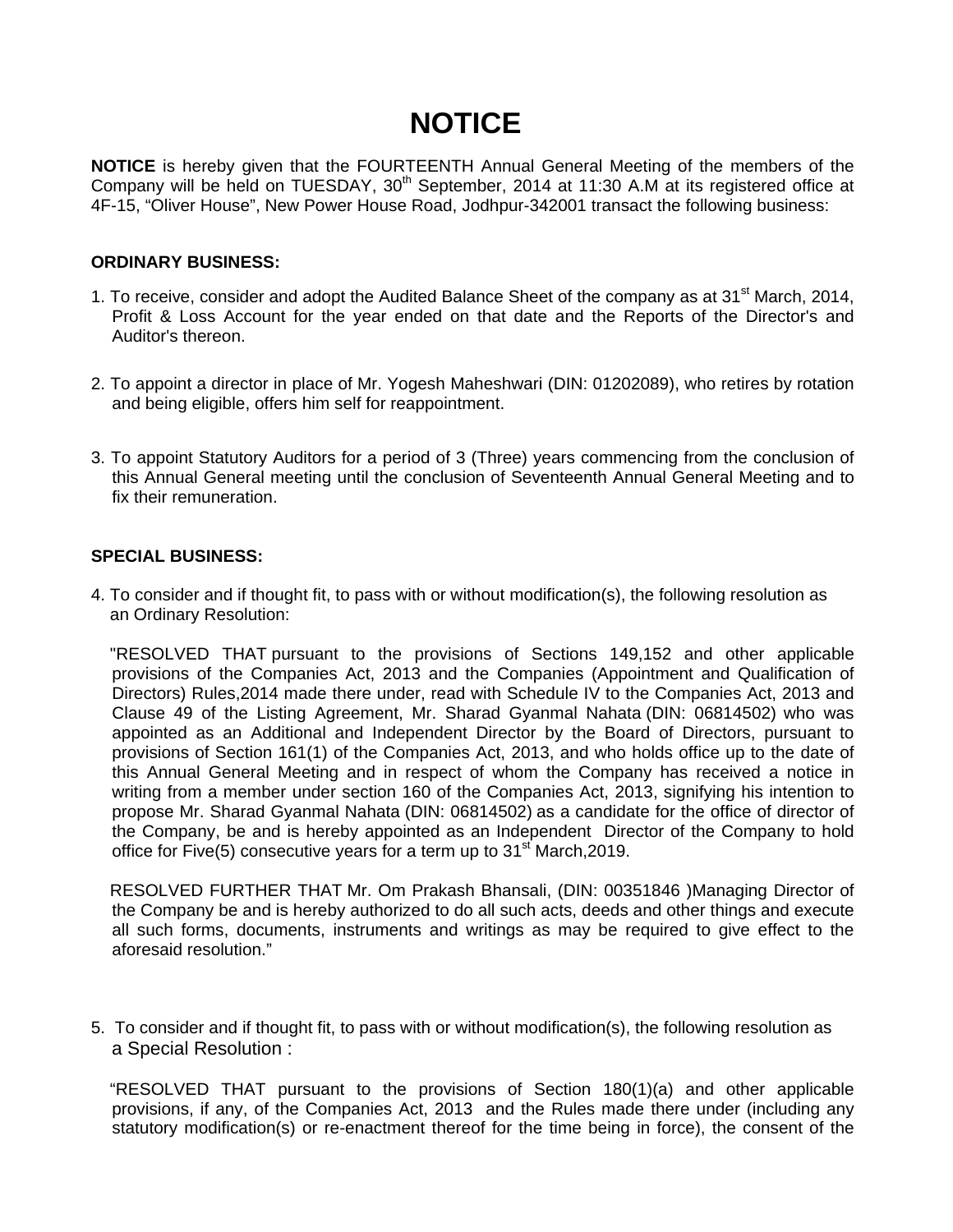members be and is hereby accorded to the Board of Directors of the Company to mortgage/charge/ encumber all or any of the immovable and/or movable properties including securitization of the receivables where so ever situated, present and future including the whole or substantially the whole of the undertaking(s) of the company in favour of the banks, financial institutions and other bodies corporate and entities to secure an aggregate amount up to Rs, 50.00 crores and interest at agreed rate, additional interest, compound interest, commitment charges.etc. as may be applicable and payable by the company to the lenders in terms of the agreements executed with them."

 RESOLVED FURTHER THAT the Board of Directors of the company be and is hereby authorized to negotiate, finalize and settle with the lenders concerned, all deeds, documents and writings for creating the aforesaid mortgage(s), charge(s) and encumbrances and to do all such acts , deeds and things as may be necessary, expedient for giving effect to this resolution."

6. To consider and if thought fit, to pass with or without modification(s), the following resolution as a Special Resolution :

 "RESOLVED THAT pursuant to the provisions of Section 180(1)(c) and other applicable provisions, if any, of the Companies Act, 2013 and the Rules made there under (including any statutory modification(s) or re-enactment thereof for the time being in force), the consent of the members be and is hereby accorded to the Board of Directors of the Company to borrow any sum or sums of money for the purposes of the Company at any time or from time to time, notwithstanding that the money or monies to be borrowed together with the monies already borrowed by the Company may exceed the aggregate for the time being of the paid-up capital of the Company and its free reserves, that is to say, reserves not set apart for any specific purposes, provided that the total amount so borrowed by the Company together with the amount already borrowed and outstanding shall not exceed Rs. 50.00 Crores, apart from temporary loans obtained or to be obtained from the Company's bankers in the ordinary course of business."

 RESOLVED FURTHER THAT for the purpose of giving effect to this resolution the board be and is hereby authorized to do all such acts, deeds matters and things as it may in its absolute discreation deem necessary, proper or desirable and to settle any question, difficulty or doubt that may be necessary, proper, desirable or expedient to give effect to this resolution."

> BY ORDER OF THE BOARD For **SOMI CONVEYOR BELTINGS LIMITED**

Place: Jodhpur **AMIT BAXI** Date:  $4^{th}$  September, 2014 (Company Secretary)

**Registered Office**  4F-15, "Oliver House" New Power House Road Jodhpur-342 001

#### **NOTES:**

1. A MEMBER ENTITLED TO ATTEND AND VOTE AT THE MEETING IS ENTITLED TO APPOINT A PROXY TO ATTEND AND VOTE INSTEAD OF HIMSELF AND A PROXY NEED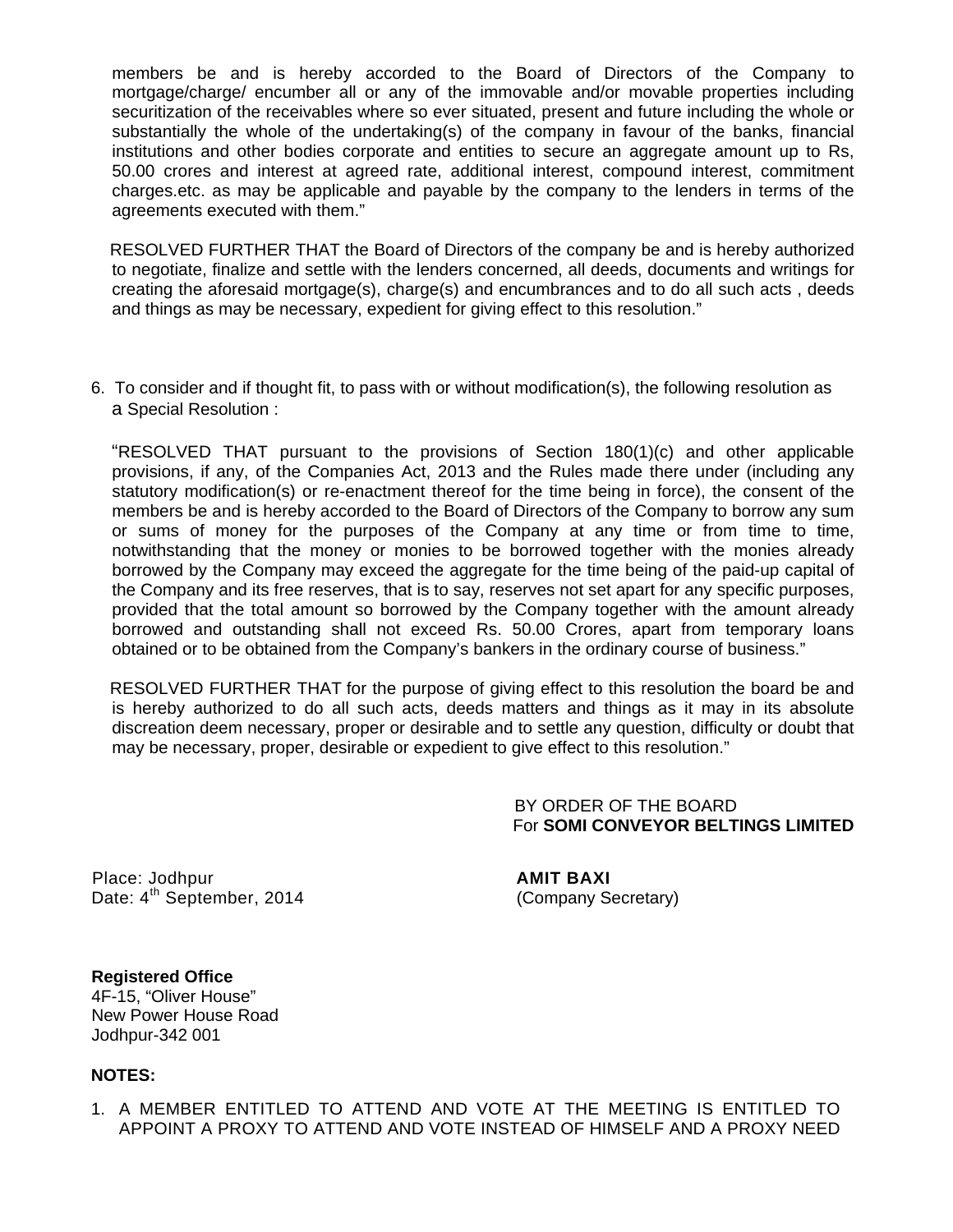NOT BE A MEMBER OF THE COMPANY. PROXIES IN ORDER TO BE EFFECTIVE, SHOULD BE COMPLETED, STAMPED AND SIGNED AND MUST BE RECEIVED AT THE REGISTERED OFFICE OF THE COMPANY NOT LESS THAN 48 HOURS BEFORE THE TIME FIXED FOR COMMENCEMENT OF THE MEETING. A PROXY FORM IS ENCLOSED.

- 2. A shareholder or his proxy will be required to produce at the entrance of the Meeting Hall, the Attendance Slip sent herewith duly completed and signed. Neither photocopies nor torn/mutilated Attendance Slips will be accepted. The Validity of the Attendance Slip will, however, be subject to the Shareholder continuing to hold shares on the date of meeting.
- 3. A Member or his Proxy is requested to bring his copy of the Annual Report to the Meeting as extra copies will not be provided.
- 4. Members are informed that in case of joint holders attending the meeting, only such joint holder who is higher in the order of name will be entitled to vote.
- 5. The Register of Members and the Share Transfer Books of the Company will remain closed from  $23^{\overline{r}d}$  September, 2014 to  $30^{\text{th}}$  September, 2014 (both days inclusive).
- 6. Documents referred to in the Notice are open for Inspection at the Registered Office of the Company on all working days between 11:00 AM to 1:00 PM up to the date of Annual General Meeting and will also be available for inspection at the meeting.
- 7. Universal Capital Securities Pvt. Ltd. (Formerly known as Mondkar Computers Private Limited) is our Registrar and Share Transfer Agent. All the investor related communication may be addressed to them at their following address:

 UNIVERSAL CAPITAL SECURITIES PRIVATE LIMITED 21, Shakil Niwas, Opp. Satya Sai Baba Temple, Mahakali Caves Road, Andheri (East), Mumbai - 400 093. Tel: +91-22-28257641, 28366620 Fax: +91-22-28262920

- 8. The relevant Explanatory Statement, pursuant to Section 102 (1) of the Companies Act,2013 in respect of the items of Special Business is annexed hereto.
- 9. As required under the provisions of Clause 49(IV) (G) (i) of the Listing Agreement, particulars relating to Mr. Yogesh Maheshwari (DIN: 01202089) and Mr. Sharad Gyanmal Nahata (DIN: 06814502) is enclosed in the Appendix to this Notice.
- 10. The Ministry of Corporate Affairs, vide its Circular No. 18/2011 dated 29<sup>th</sup> April, 2011, has clarified that as a measure of "Green initiative in Corporate Governance" it will be in compliance, if the Annual Report (i.e., documents listed in section 219(1) of the Companies Act, 1956) is sent through e-mail. To support this green initiative, members holding share in demat form are requested to provide their e-mail ID to the depository through their concerned depository participant and members holding shares in physical form are requested to provide e-mail ID to the Company's RTA, M/s Universal Capital Securities Private Limited and also update the e-mail address as and when there is any change.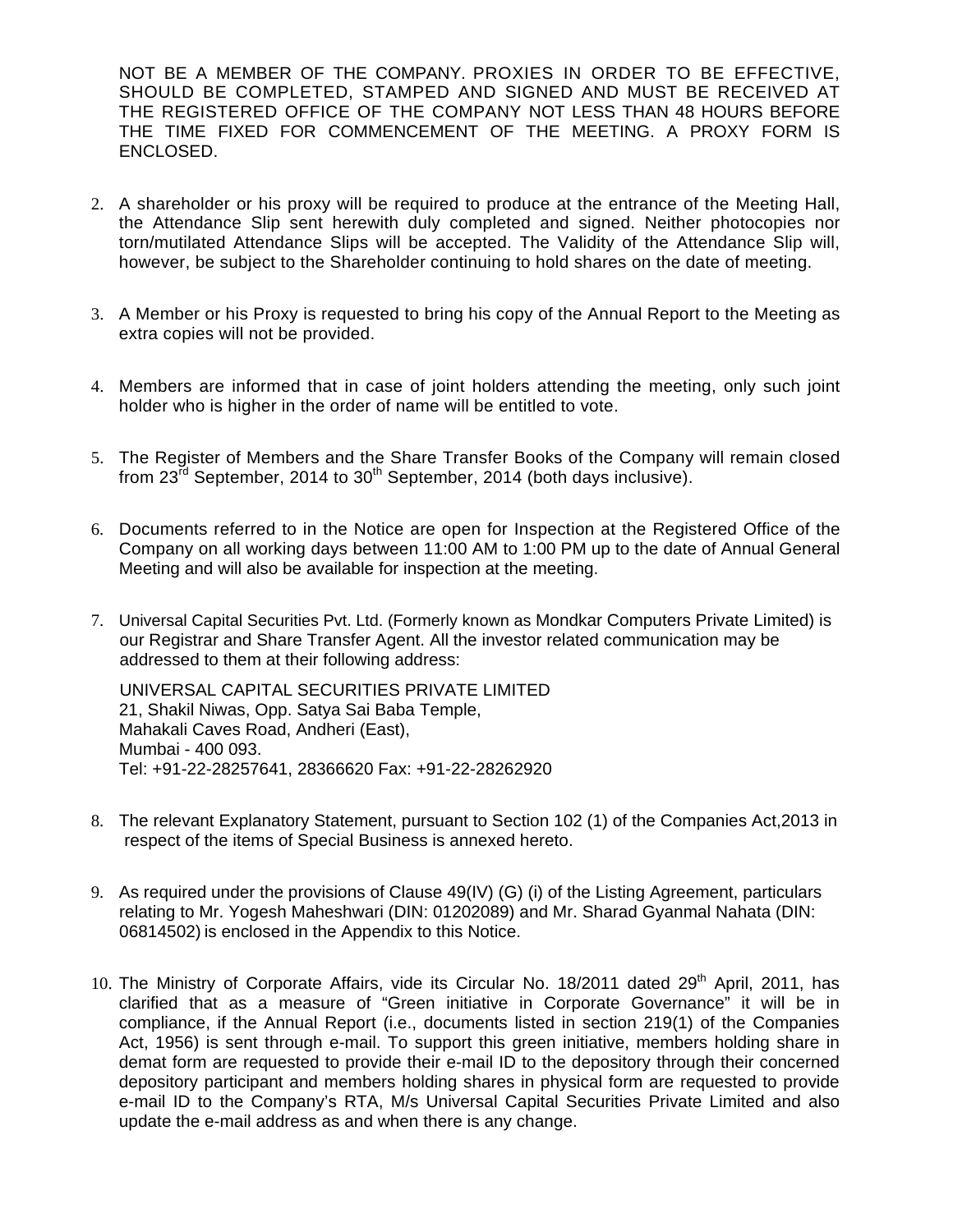11. In term of Section 108 of the Companies Act, 2013, read with the Rule 20 of the Companies (Management and Administration) Rules, 2014 e-voting facility is being provided to the members.

The instructions for members voting electronically are as under:

# **A. In case of members receiving e-mail:**

- (i) Log on to the e-voting website www.evotingindia.com
- (ii) Click on "Shareholders" tab.
- (iii) Now, select "Somi Conveyor Beltings Limited" from the drop down menu and click on "SUBMIT"
- (iv) Now Enter your User ID
- a. For CDSL: 16 digits beneficiary ID,
- b. For NSDL: 8 Character DP ID followed by 8 Digits Client ID,
- c. Members holding shares in Physical Form should enter Folio Number registered with the Company.
- (v) Next enter the Image Verification as displayed and Click on "Login".
- (vi) If you are holding shares in demat form and had logged on to www.evotingindia.com and voted on an earlier voting of any company, then your existing password is to be used.
- (vii) If you are a first time user follow the steps given below for Login:

|                                                | For Members (Shareholders) holding shares in Demat Form and Physical<br>Form                                                                                                                                                                                                                                                                                                                                                                                                                                                                                                                                                     |
|------------------------------------------------|----------------------------------------------------------------------------------------------------------------------------------------------------------------------------------------------------------------------------------------------------------------------------------------------------------------------------------------------------------------------------------------------------------------------------------------------------------------------------------------------------------------------------------------------------------------------------------------------------------------------------------|
| Permanent<br>Account<br><b>Number</b><br>(PAN) | Enter your 10 digit alpha-numeric PAN issued by Income Tax Department<br>(Applicable for both demat shareholders as well as physical shareholders).<br>• Members who have not updated their PAN with the Company/Depository<br>Participant are requested to use the first two letters of their name and last 8<br>digits of the folio number or demat account number in the PAN field.<br>• In case folio number is less than 8 digits enter the applicable number of<br>0's before the number after the first two characters of the name in CAPITAL<br>letters e.g. If your name is Ramesh Kumar with folio number 1 then enter |
|                                                | RA00000001 in the PAN field.                                                                                                                                                                                                                                                                                                                                                                                                                                                                                                                                                                                                     |
| Date of Birth<br>(DOB)                         | Enter the DOB as recorded in your demat account or in the Company<br>records for the said demat account or folio in dd/mm/yyyy format.                                                                                                                                                                                                                                                                                                                                                                                                                                                                                           |
| Dividend Bank<br>Details                       | Enter the Dividend Bank Details as recorded in your demat account or in<br>the Company records for the said demat account or folio.                                                                                                                                                                                                                                                                                                                                                                                                                                                                                              |

# Please enter the DOB or Dividend Bank Details in order to login. If the details are not recorded with the Company / Depository Participant, please enter the client id / folio number in the Dividend Bank details field.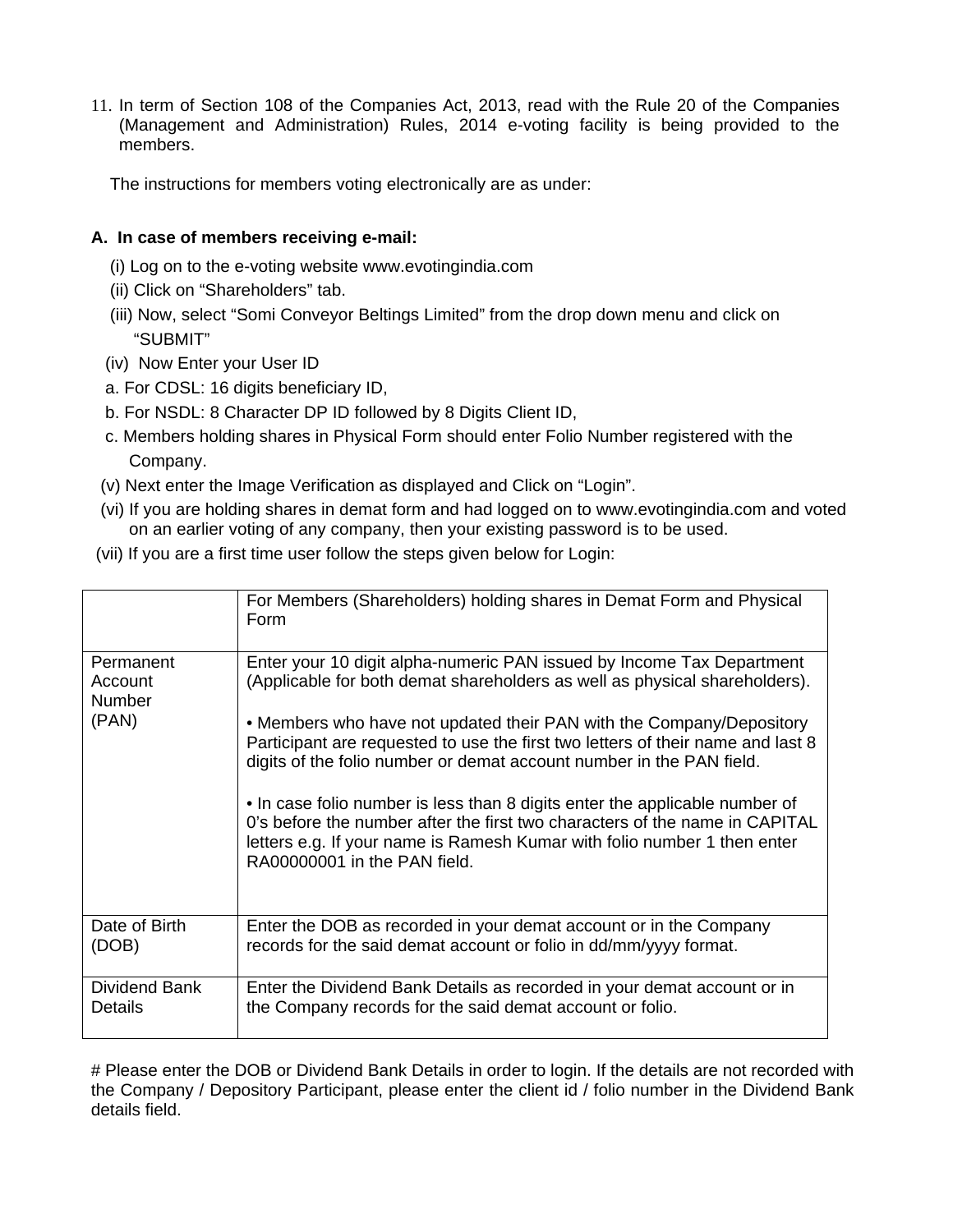(viii) After entering these details appropriately, click on SUBMIT" tab.

(ix) Members holding shares in physical form will then reach directly the Company selection screen. However, members holding shares in demat form will now reach 'Password Creation' menu wherein they are required to mandatorily enter their login password in the new password field. Kindly note that this password is to be also used by the demat holders for voting for resolutions of any other company on which they are eligible to vote, provided that company opts for e-voting through CDSL platform. It is strongly recommended not to share your password with any other person and take utmost care to keep your password confidential.

(x) For Members holding shares in physical form, the details can be used only for e-voting on the resolutions contained in this Notice.

(xi) Click on the Electronic Voting Sequence Number (EVSN) of SOMI CONVEYOR BELTINGS LIMITED to vote.

(xii) On the voting page, you will see 'RESOLUTION DESCRIPTION" and against the same the option "YES/NO" for voting. Select the option YES or NO as desired. The option YES implies that you assent to the Resolution and option NO implies that you dissent to the Resolution.

(xiii) Click on the "RESOLUTIONS FILE LINK" if you wish to view the entire Resolution details.

(xiv) After selecting the resolution you have decided to vote on, click on "SUBMIT". A confirmation box will be displayed. If you wish to confirm your vote, click on "OK", else to change your vote, click on "CANCEL" and accordingly modify your vote.

(xv) Once you "CONFIRM" your vote on the resolution, you will not be allowed to modify your vote.

(xvi) You can also take out print of the voting done by you by clicking on "Click here to print" option on the Voting page.

(xvii) If Demat account holder has forgotten the changed password then Enter the User ID and the image verification code and click on Forgot Password & enter the details as prompted by the system.

- (xviii) (a) Institutional shareholders (i.e. other than Individuals, HUF, NRI etc.) are required to log on to https://www.evotingindia.co.in and register themselves as Corporates.
	- (b) Institutional shareholders should submit a scanned copy of the Registration Form bearing the stamp and sign of the entity to helpdesk.evoting@cdslindia.com.
	- (c) After receiving the login details they have to create a user who would be able to link the account(s) which they wish to vote on.
	- (d) The list of accounts should be mailed to helpdesk.evoting@cdslindia.com and on approval of the accounts they would be able to cast their vote.
	- (e) Institutional shareholders should upload a scanned copy of the Board Resolution and Power of Attorney (POA) which they have issued in favour of the Custodian. if any, in PDF Format in the system for the scrutinizer to verify the same.

#### **B. In case of members receiving the physical copy of Notice of AGM : please follow all steps from sl no. (i) to sI. no. (xviii) above, to cast vote**.

The voting period begins on Wednesday, 24.09.2014 (9.00 a.m.) and ends on Friday, 26.09.2014 (05.00 p.m.). The evoting module shall be displayed by CDSL for voting thereafter. During this period shareholders' of the Company, holding shares either in physical form or in dematerialized form, as on the cut off date of 22.08.2014 may cast their vote electronically. The Company has appointed Ms. Ira Baxi (CP No.4712), Practising Company Secretary, to act as the Scrutinizer, for conducting the scrutiny of the votes cast.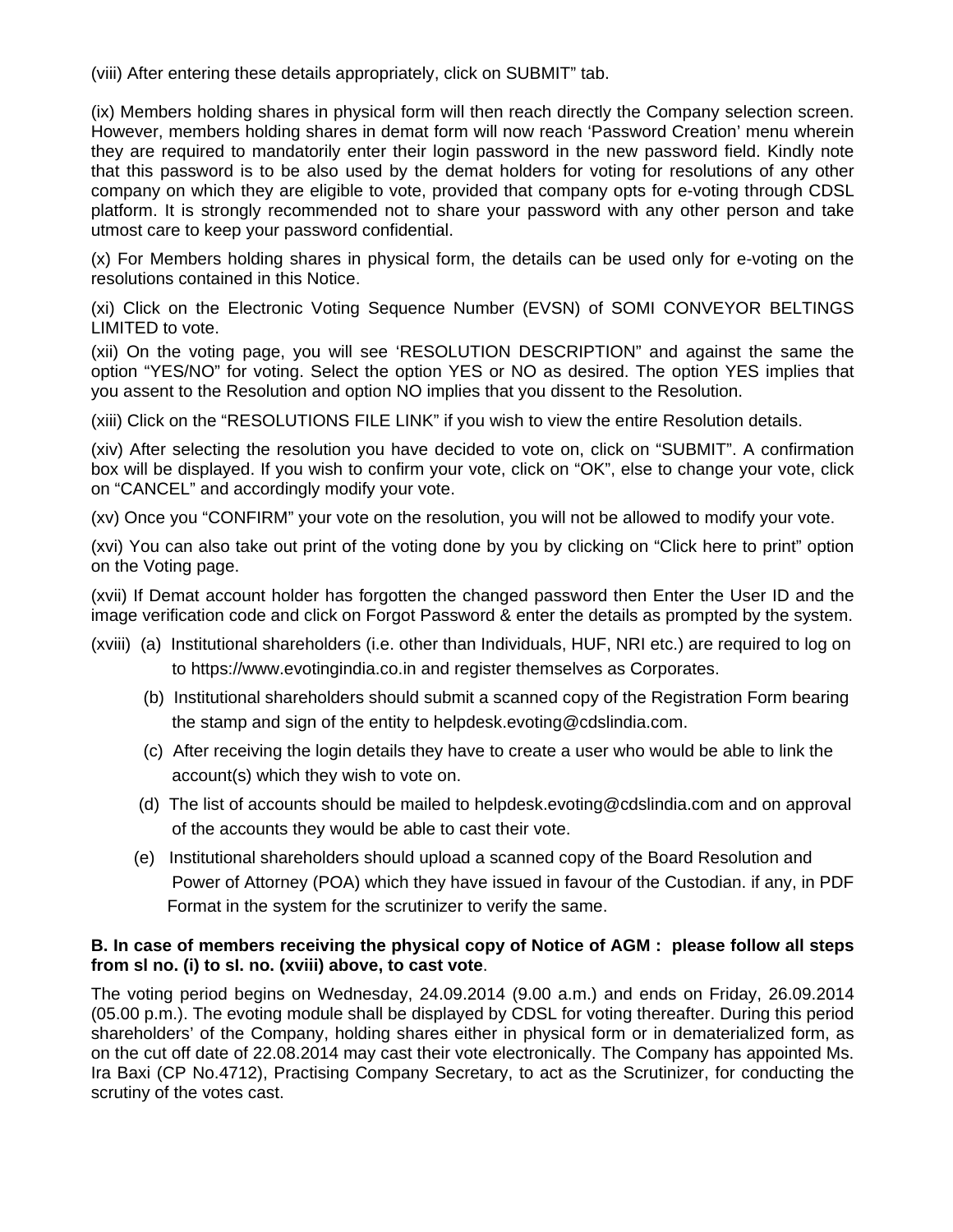**C.** In case you have any queries or issues regarding e-voting, you may refer the Frequently Asked Questions ("FAQs") and e-voting manual available at www.evotingindia.co.in under help section or write an email to helpdesk.evoting@cdslindia.com.

## **D. General Instruction:**

(i) You are advised to cast your vote only through one mode (E-voting or through Show of Hands or Poll at the AGM). In case you cast your votes through both the modes, votes cast through E-voting shall only be considered and votes cast at the meeting through Show of Hands or Poll would be rejected.

(ii) Members, who have registered their E-mail addresses with the Company or their Depository Participant, are being sent the AGM Notice along with the Annual Report, Attendance Slip & Proxy Form by E-mail and others are being sent by post.

> BY ORDER OF THE BOARD For **SOMI CONVEYOR BELTINGS LIMITED**

Place: Jodhpur **AMIT BAXI** Date:  $4^{\text{th}}$  September, 2014 (Company Secretary)

#### **Registered Office**

4F-15, "Oliver House" New Power House Road Jodhpur-342 001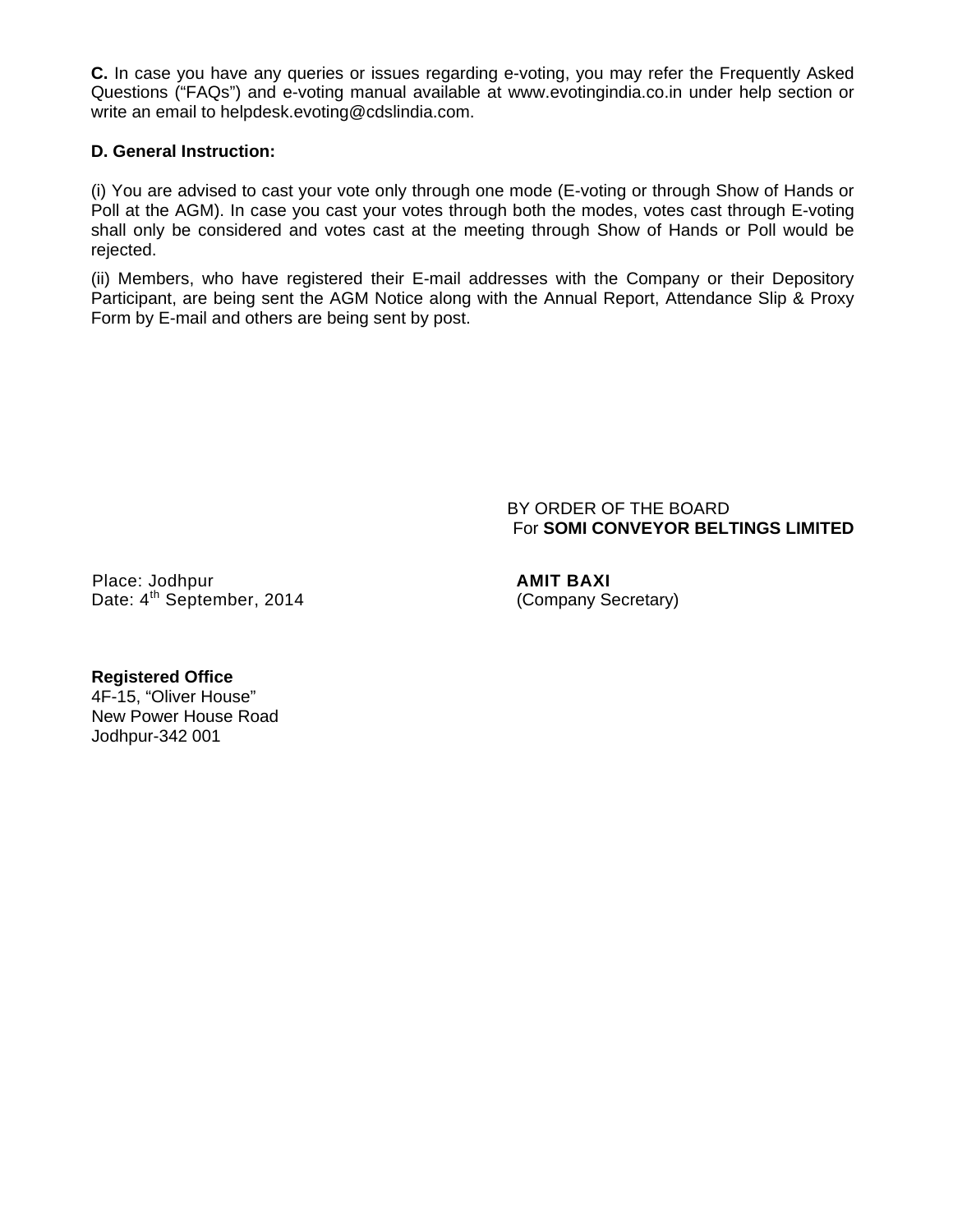#### **APPENDIX TO ANNUAL GENERAL MEETING NOTICE**

| Name Of<br><b>Director</b>         | Age         | Date Of Original<br>Appointment | <b>Expertise In</b><br><b>Specific</b><br><b>Functional Areas</b>                      | Qualifications          | <b>Directorships</b><br>In Other Public<br>Limited<br><b>Companies</b> | Membership of<br><b>Board</b><br><b>Committees In</b><br><b>Other Public</b><br>Limited<br><b>Companies</b> | Other<br><b>Information</b>                       | <b>Remarks</b>                                                                    |
|------------------------------------|-------------|---------------------------------|----------------------------------------------------------------------------------------|-------------------------|------------------------------------------------------------------------|-------------------------------------------------------------------------------------------------------------|---------------------------------------------------|-----------------------------------------------------------------------------------|
| Mr. Yogesh<br>Maheshwari           | 55<br>Years | 10/01/2007                      | 30 years of<br>Experience in<br>Manufacturing<br>of Heavy<br>Earth Moving<br>Machinery | Mechanical<br>Engineer  | <b>NIL</b>                                                             | <b>NIL</b>                                                                                                  | Independent &<br>Non-Executive<br><b>Director</b> | Retires by<br>rotation at<br>the forth-<br>coming<br>Annual<br>General<br>Meeting |
| Mr.<br>Sharad<br>Gyanmal<br>Nahata | 49<br>Years | 12/02/2014                      | Two years<br>Experience in<br>the field of<br>Sales and<br>marketing.                  | Bachelor of<br>Commerce | <b>NIL</b>                                                             | <b>NIL</b>                                                                                                  | Independent &<br>Non-Executive<br><b>Director</b> | Appointment<br>as<br>Independent<br>director for<br>the period of<br>five years   |

Information on the Directors Seeking Re- Appointment at the Forthcoming Annual General Meeting (Pursuant to Clause 49(IV) (G) (i) of the Listing Agreement)

# BY ORDER OF THE BOARD For **SOMI CONVEYOR BELTINGS LIMITED**

Place: Jodhpur **AMIT BAXI** Date: 4<sup>th</sup> September, 2014 (Company Secretary)

# **Registered Office**

4F-15, "Oliver House" New Power House Road Jodhpur-342 001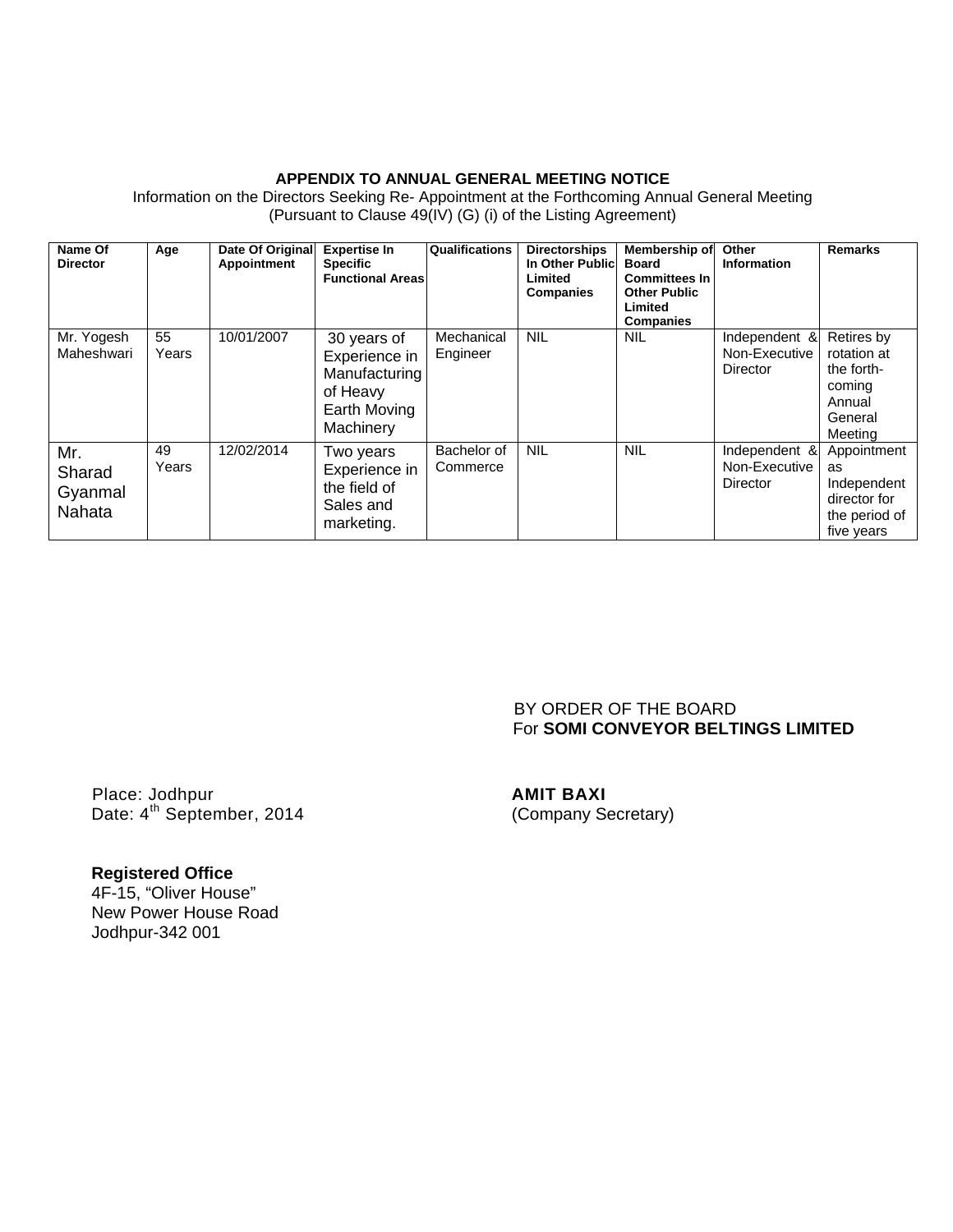# **Explanatory Statement Pursuant to Section 102 (1) of the Companies Act, 2013**

As required by Section 102 (1) of the Companies Act, 2013, the following Explanatory Statement sets out all material facts relating to the business mentioned under item no. 4 to item No. 6 of the accompanying notice dated  $4<sup>th</sup>$  September, 2014:

### *Item No.4.*

Pursuant to the provisions of Section 161(1) of the Companies Act, 2013 and the Articles of Association of the Company, the Board of Directors of the Company appointed, Mr. Sharad Gyanmal Nahata (DIN: 06814502) as an Additional Director of the Company with effect from 12<sup>th</sup> February, 2014.

In terms of the provisions of Section 161(1) of the Companies Act, 2013, Mr. Sharad Gyanmal Nahata would hold office up to the date of this Annual General Meeting.

The Company has received a notice in writing from a member along with the deposit of requisite amount under Section 160 of the Companies Act, 2013 proposing the candidature of Mr. Sharad Gyanmal Nahata for the office of Independent Director of the Company for the period of five years.

Mr. Sharad Gyanmal Nahata is not disqualified from being appointed as a Director in terms of Section 164 of the Companies Act, 2013 and has given his consent to act as a Director.

Section 149 of the Companies Act, 2013 inter alia stipulates the criteria of independence, to whom a company should propose to appoint an independent director on its Board. As per the said Section 149, an independent director can hold office for a term up to 5 (five) consecutive years on the Board of a company and he shall not be included in the total number of directors for retirement by rotation.

The Company has received a declaration from Mr. Sharad Gyanmal Nahata that he meets with the criteria of independence as prescribed both under sub-section (6) of Section 149 of the Act and under Clause 49 of the Listing Agreement. Mr. Sharad Gyanmal Nahata possesses appropriate skills, experience and knowledge; inter alia, in the field of Sales and Marketing.

In the opinion of the Board, Mr. Sharad Gyanmal Nahata fulfills the conditions for his appointment as an Independent Director as specified in the Act and the Listing Agreement. Mr. Sharad Gyanmal Nahata is independent of the management.

Brief resume of Mr. Sharad Gyanmal Nahata , nature of his expertise in specific functional areas and names of companies in which he holds directorships and memberships / chairmanships of Board Committees, shareholding and relationships between directors inter-se as stipulated under Clause 49 of the Listing Agreement with the Stock Exchanges, are provided in the Appendix to the Notice of AGM.

Keeping in view his vast expertise and knowledge, it will be in the interest of the Company that Mr. Sharad Gyanmal Nahata is appointed as an Independent Director.

This Statement may also be regarded as a disclosure under Clause 49 of the Listing Agreement with the Stock Exchanges.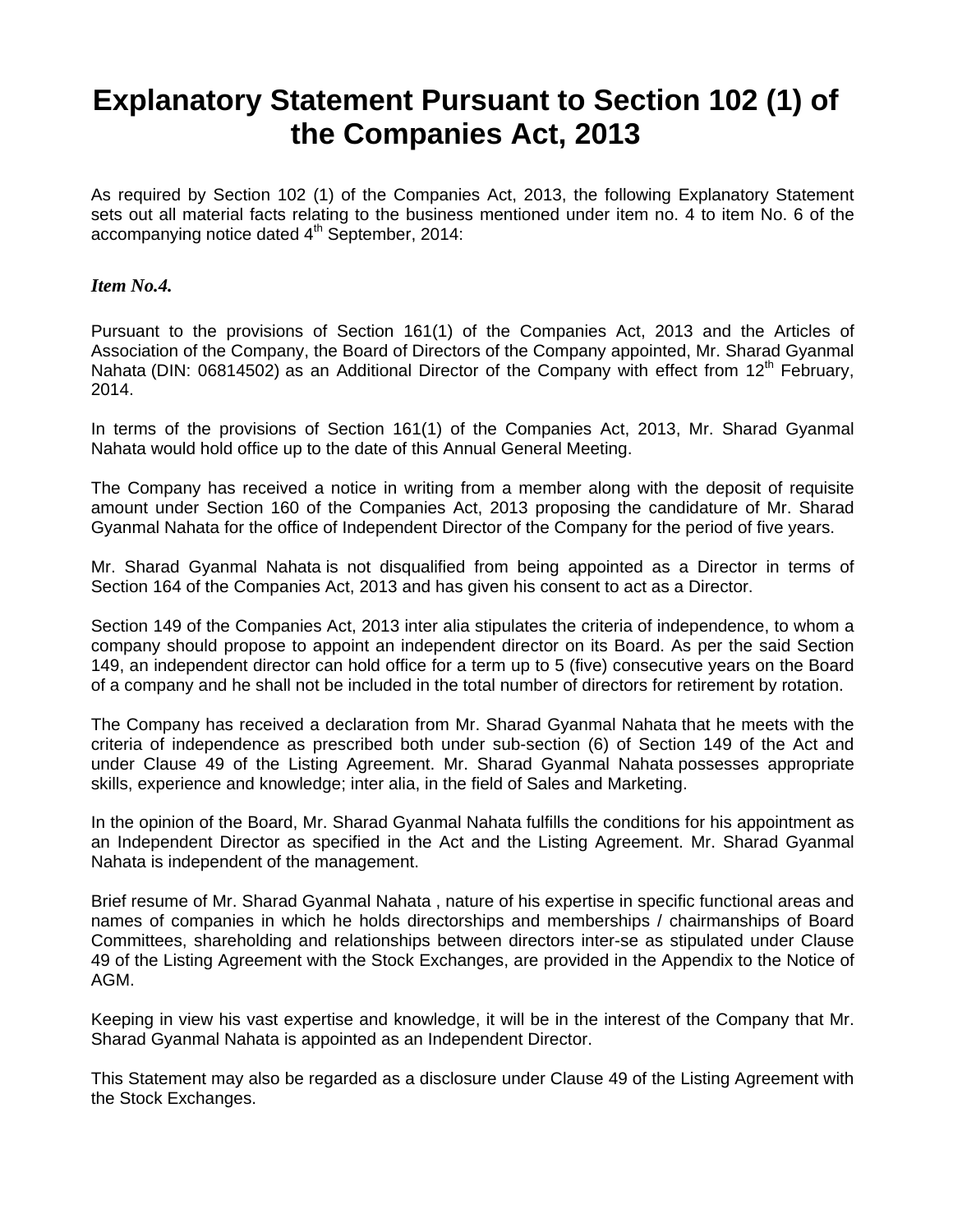No Director, Key Managerial Person or their relatives, except Sharad Gyanmal Nahata, to whom the resolution relates, is concerned or interested financially or otherwise in the resolution.

Documents relating to appointment of Mr. Sharad Gyanmal Nahata as an Independent Director are available for inspection by members on any working days between 11.00 a.m. and 4.00 noon at the registered office of the Company.

The Board of Directors accordingly recommends the resolution set forth in Item No. 4 for the approval of the Members.

#### *Item No.5.*

Section 180(1)(a) of the Companies Act, 2013 which has come into force with effect from  $12<sup>th</sup>$ September, 2013, inter alia, prescribes that the Board of Directors shall not, without the consent of the Company by way of a Special Resolution sell, lease or otherwise dispose of the whole or substantially the whole of the undertaking of the Company.

 The Company may be required to offer as security the immoveable/moveable properties and other assets of the Company to secure the borrowing which may be availed from time to time. Accordingly, this Special Resolution is proposed for approval of Members for granting authority to create mortgage/charge/encumbrance on the properties of the Company.

None of the Directors / Key Managerial Personnel of the Company / their relatives are, in any way, concerned or interested, financially or otherwise in the above resolution.

The Board of Directors accordingly recommends the resolution set forth in Item No. 5 for the approval of the Members.

#### *Item No.6.*

 As per the Provisions of Section 180(1)(c) of the Companies Act, 2013, approval of the members of the Company by way of a Special Resolution is required for the Company borrowing in excess of the paid up capital and its free reserves. The Board of Directors may require to borrow an amount not exceeding Rs. 50.00 crores. Approval of the Members by way of an enabling resolution is therefore sought for a borrowing limit of Rs. 50.00 crores pursuant to Section 180(1)(c) of the Companies Act, 2013 by way of a Special Resolution

None of the Directors / Key Managerial Personnel of the Company / their relatives are, in any way, concerned or interested, financially or otherwise in the above resolution.

The Board of Directors accordingly recommends the resolution set forth in Item No. 6 for the approval of the Members.

> BY ORDER OF THE BOARD For **SOMI CONVEYOR BELTINGS LIMITED**

Place: Jodhpur **AMIT BAXI** Date:  $4^{\text{th}}$  September, 2014 (Company Secretary)

**Registered Office**  4F-15, "Oliver House" New Power House Road Jodhpur-342 001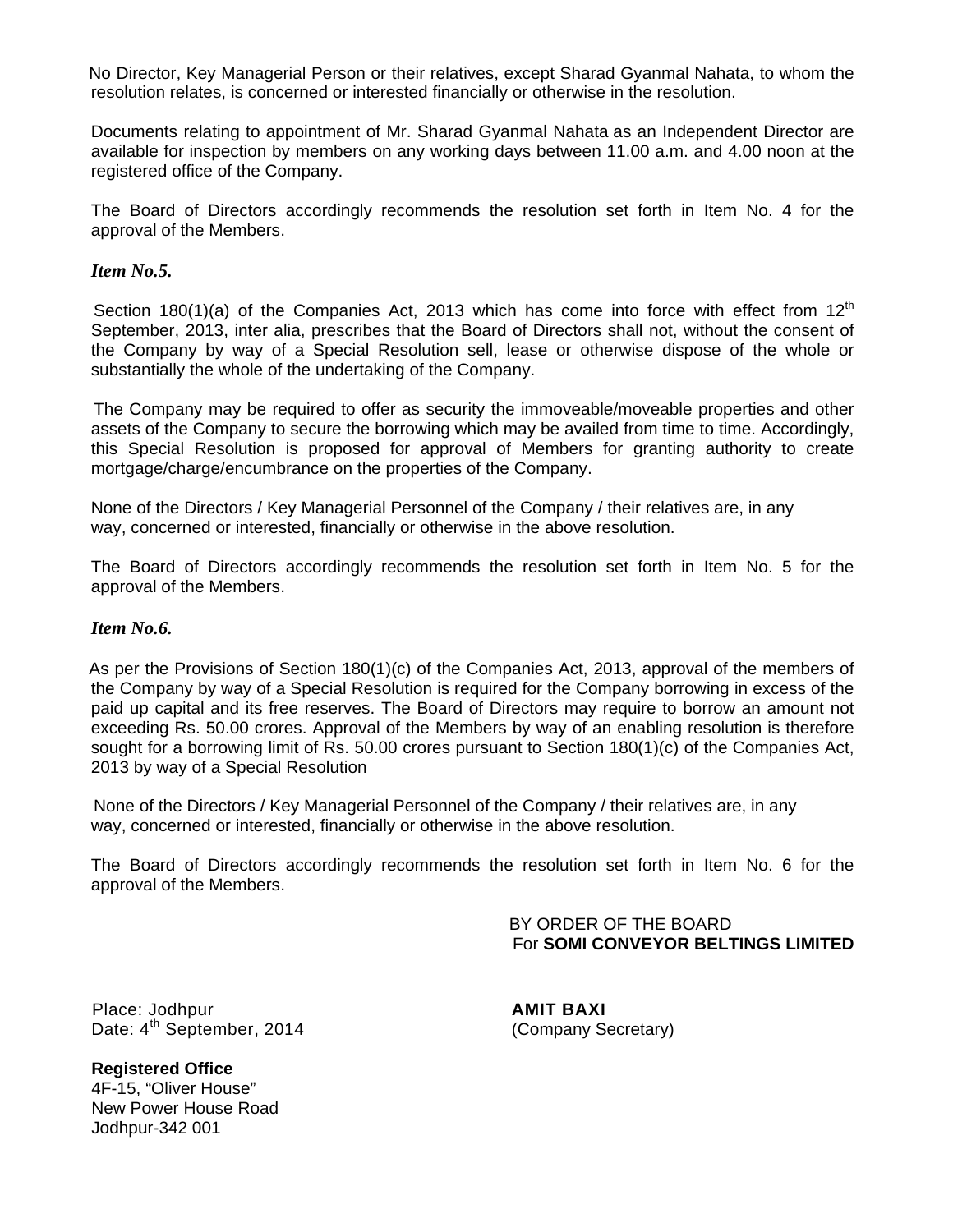| <b>SOMI CONVEYOR BELTINGS LIMITED</b><br>Registered Office: 4 F-15 "Oliver House", New Power House Road, Jodhpur - 342001<br>CIN: L25192RJ2000PLC016480, Website: www.somiconveyor.com<br><b>PROXY FORM</b><br>[FORM MGT-11]<br>(Pursuant to Section 105(6) of the Companies Act, 2013 and rules 19(3) of the Companies (Management<br>and Administration) Rules, 2014)                                                     |                           |  |  |  |  |
|-----------------------------------------------------------------------------------------------------------------------------------------------------------------------------------------------------------------------------------------------------------------------------------------------------------------------------------------------------------------------------------------------------------------------------|---------------------------|--|--|--|--|
| 14TH ANNUAL GENERAL MEETING, 30TH SEPTEMBER, 2014                                                                                                                                                                                                                                                                                                                                                                           |                           |  |  |  |  |
| CIN: L25192RJ2000PLC016480<br>Name of the company: SOMI CONVEYOR BELTINGS LIMITED<br>Registered office: 4F-15, Oliver House, New Power House Road, Jodhpur                                                                                                                                                                                                                                                                  |                           |  |  |  |  |
| Name of the member (s):                                                                                                                                                                                                                                                                                                                                                                                                     |                           |  |  |  |  |
| Registered address:                                                                                                                                                                                                                                                                                                                                                                                                         |                           |  |  |  |  |
| E-mail Id:<br>Folio No/ Client Id:                                                                                                                                                                                                                                                                                                                                                                                          |                           |  |  |  |  |
| DP ID:                                                                                                                                                                                                                                                                                                                                                                                                                      |                           |  |  |  |  |
| I/We, being the member (s) of  shares of the above named company, hereby appoint<br>1. Name:                                                                                                                                                                                                                                                                                                                                |                           |  |  |  |  |
| Address:                                                                                                                                                                                                                                                                                                                                                                                                                    |                           |  |  |  |  |
| E-mail Id:                                                                                                                                                                                                                                                                                                                                                                                                                  |                           |  |  |  |  |
| Signature:, or failing him                                                                                                                                                                                                                                                                                                                                                                                                  |                           |  |  |  |  |
| 2. Name:                                                                                                                                                                                                                                                                                                                                                                                                                    |                           |  |  |  |  |
| Address:                                                                                                                                                                                                                                                                                                                                                                                                                    |                           |  |  |  |  |
| E-mail Id:                                                                                                                                                                                                                                                                                                                                                                                                                  |                           |  |  |  |  |
| Signature:, or failing him                                                                                                                                                                                                                                                                                                                                                                                                  |                           |  |  |  |  |
| 3. Name:                                                                                                                                                                                                                                                                                                                                                                                                                    |                           |  |  |  |  |
| Address:                                                                                                                                                                                                                                                                                                                                                                                                                    |                           |  |  |  |  |
| E-mail Id:                                                                                                                                                                                                                                                                                                                                                                                                                  |                           |  |  |  |  |
| Signature:<br>as my/our proxy to attend and vote (on a poll) for me/us and on my/our behalf at the FOURTEENTH ANNUAL GENERAL MEETING of the<br>company, to be held on the Tuesday,30 <sup>th</sup> day of September, 2014 at 11:30 AM. at 4F-15, "Oliver House" New Power House Road,<br>Jodhpur-342001 and at any adjournment thereof in respect of such resolutions as are indicated below:<br><b>ORDINARY RESOLUTION</b> |                           |  |  |  |  |
| 1. Adoption of Directos' Report, Audited Financial Statements for the Year ended 31 <sup>st</sup> March, 2014 and                                                                                                                                                                                                                                                                                                           |                           |  |  |  |  |
|                                                                                                                                                                                                                                                                                                                                                                                                                             | Auditors' Report thereon. |  |  |  |  |
| 2. Re-appointment of Mr. Yogesh Maheshwari, as a Director who retires by rotation.<br>3. Appointment of Auditor and fixing their remuneration.                                                                                                                                                                                                                                                                              |                           |  |  |  |  |
| <b>SPECIAL RESOLUTION</b>                                                                                                                                                                                                                                                                                                                                                                                                   |                           |  |  |  |  |
| 4. Appointment of Mr. Sharad Gyanmal Nahata as an Independent Director.<br>5. Special Resolution under Section 180(1)(a) of the Companies Act, 2013 to mortgage / charge / encumber immoveable / moveable<br>properties.                                                                                                                                                                                                    |                           |  |  |  |  |
| 6. Special Resolution under Section 180(1)(c) of the Companies Act, 2013 for borrowing money.                                                                                                                                                                                                                                                                                                                               |                           |  |  |  |  |
| day of  20<br>Signed this                                                                                                                                                                                                                                                                                                                                                                                                   | Affix                     |  |  |  |  |
|                                                                                                                                                                                                                                                                                                                                                                                                                             | <b>Rs. 1</b>              |  |  |  |  |
|                                                                                                                                                                                                                                                                                                                                                                                                                             | Revenue                   |  |  |  |  |
|                                                                                                                                                                                                                                                                                                                                                                                                                             | Stamp                     |  |  |  |  |
| Signature of shareholder _________________                                                                                                                                                                                                                                                                                                                                                                                  |                           |  |  |  |  |
|                                                                                                                                                                                                                                                                                                                                                                                                                             |                           |  |  |  |  |
| Signature of Proxy holder(s) ______________                                                                                                                                                                                                                                                                                                                                                                                 |                           |  |  |  |  |
| Note: This form of proxy in order to be effective should be duly completed and deposited at the Registered                                                                                                                                                                                                                                                                                                                  |                           |  |  |  |  |
| Office of the Company, not less than 48 hours before the commencement of the Meeting.                                                                                                                                                                                                                                                                                                                                       |                           |  |  |  |  |